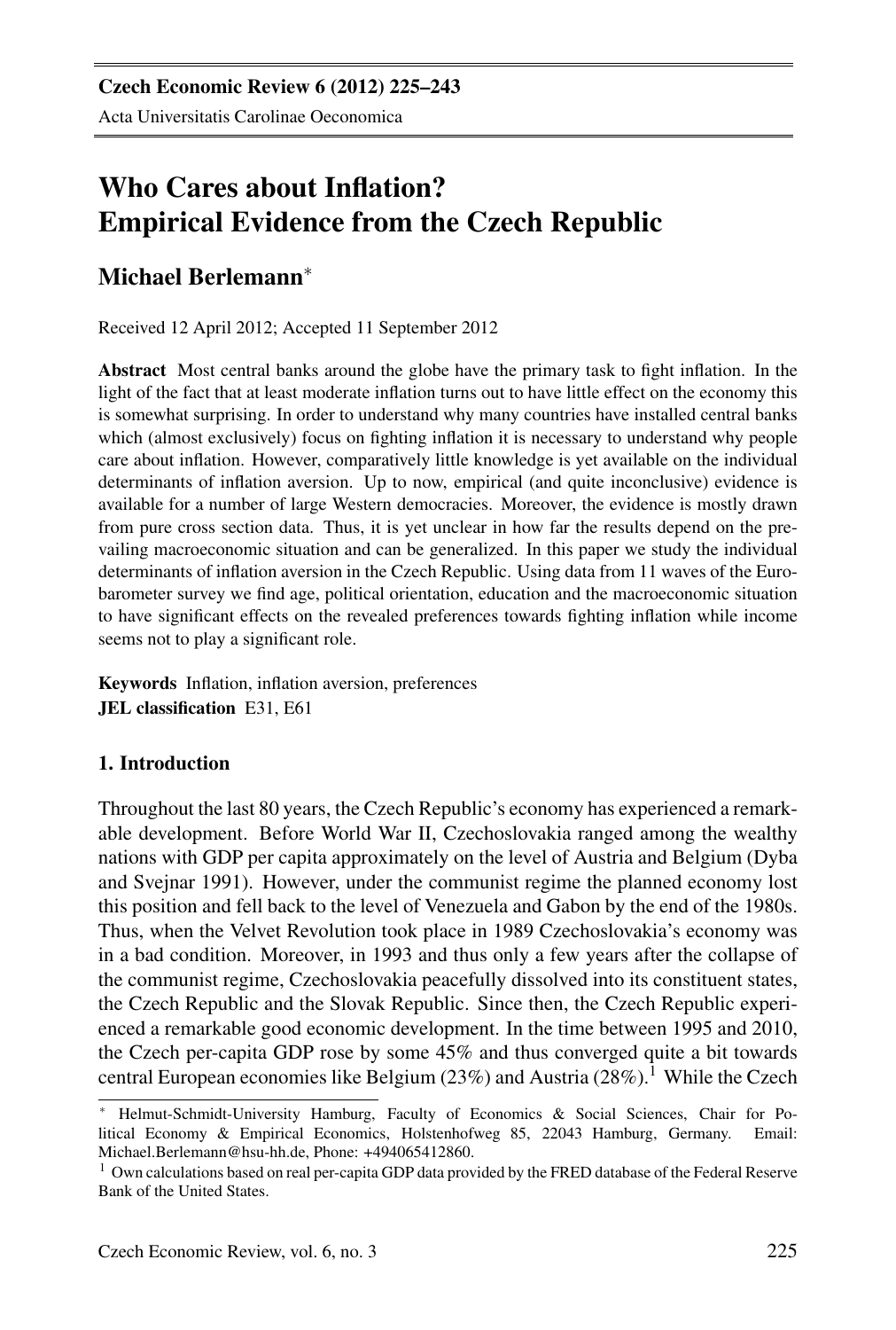level of per-capita GDP was 57% of the one of Germany in 1995, it increased to 69% in 2010.

The citizens of the Czech Republic also experienced various quite different inflation regimes. Throughout the communist era, Czechoslovakia had a centrally planned economy. Prices were not allowed to move freely but were held at very low levels. Thus, official inflation rates were quite low throughout the period of 1970–1989 (Commander 1992). However, since prices were not market clearing they can hardly be compared to inflation rates in market economies. Due to the existing price regulations there was a good deal of suppressed inflation. Drabek et al. (1993) estimate suppressed inflation in Czechoslovakia in the period between 1985 and 1989 to be slightly smaller than 5%. Besides, there was a tendency to deliver goods with lower quality at the same price, a phenomenon which is called hidden inflation. The estimations of Drabek et al. (1993) indicate that hidden inflation ranged in between 0.5 and 2% in between 1985 and 1989. Thus, while both suppressed and hidden inflation played a significant role in Czechoslovakia's planned economy, both problems were less severe than in other transition countries.

Soon after prices were deregulated after 1989, inflation started soaring. The Czechoslovakian and after 1993 the Czech Central Bank experimented with exchange-rate pegs and elements of monetary targeting. However, these attempts were not successful in bringing down quickly rising inflation. In the first half of the 1990s, annual inflation rates fluctuated around 10% with a peak of more than 20% in 1993 (see Figure 1). After the currency turmoil of May 1997, the Czech National Bank switched to managed floating. However, in December 1997 the Czech National Bank decided to opt for an inflation targeting regime. This strategy turned out to be quite successful; in the period in between 1999 and 2011 (which includes the worldwide financial crisis) average inflation amounted to only 2.6%.

It is well known that disinflationary processes are often accompanied by a rise of unemployment. The fact that the Czech Republic nevertheless undertook serious attempts to bring down inflation to the level of the Western democracies indicates that the citizens of the Czech Republic are quite inflation averse. Inflation aversion is the result of the expected effects of both anticipated and unanticipated inflation. The effects of inflation on microeconomic behavior and macroeconomic outcomes have been subject to excessive discussions among economists (see e.g. Briault 1995 and Edey 1994). It is quite uncontroversial that higher inflation leads to one to one increases in nominal wages or nominal interest rates, provided that there are no institutional barriers to adjustments. Most economists will also agree that inflation causes different sorts of transaction costs such as shoe-leather costs, menu costs or bureaucratic costs. However, there is no common agreement on the effects on economic growth and/or unemployment and the existing empirical evidence is somewhat mixed (see e.g. Kormendi and Meguire 1985; Grimes 1991; Barro 1995; Sarel 1996). Inflation might also have redistributional effects (wage-lag hypothesis, transfer-income-lag hypothesis, debtor-creditor hypothesis), but again the empirical evidence delivers yet no clear picture (Li and Zou 2002). Altogether one might conclude that at least the costs of moderate inflation are comparatively low. The primary costs resulting from moderate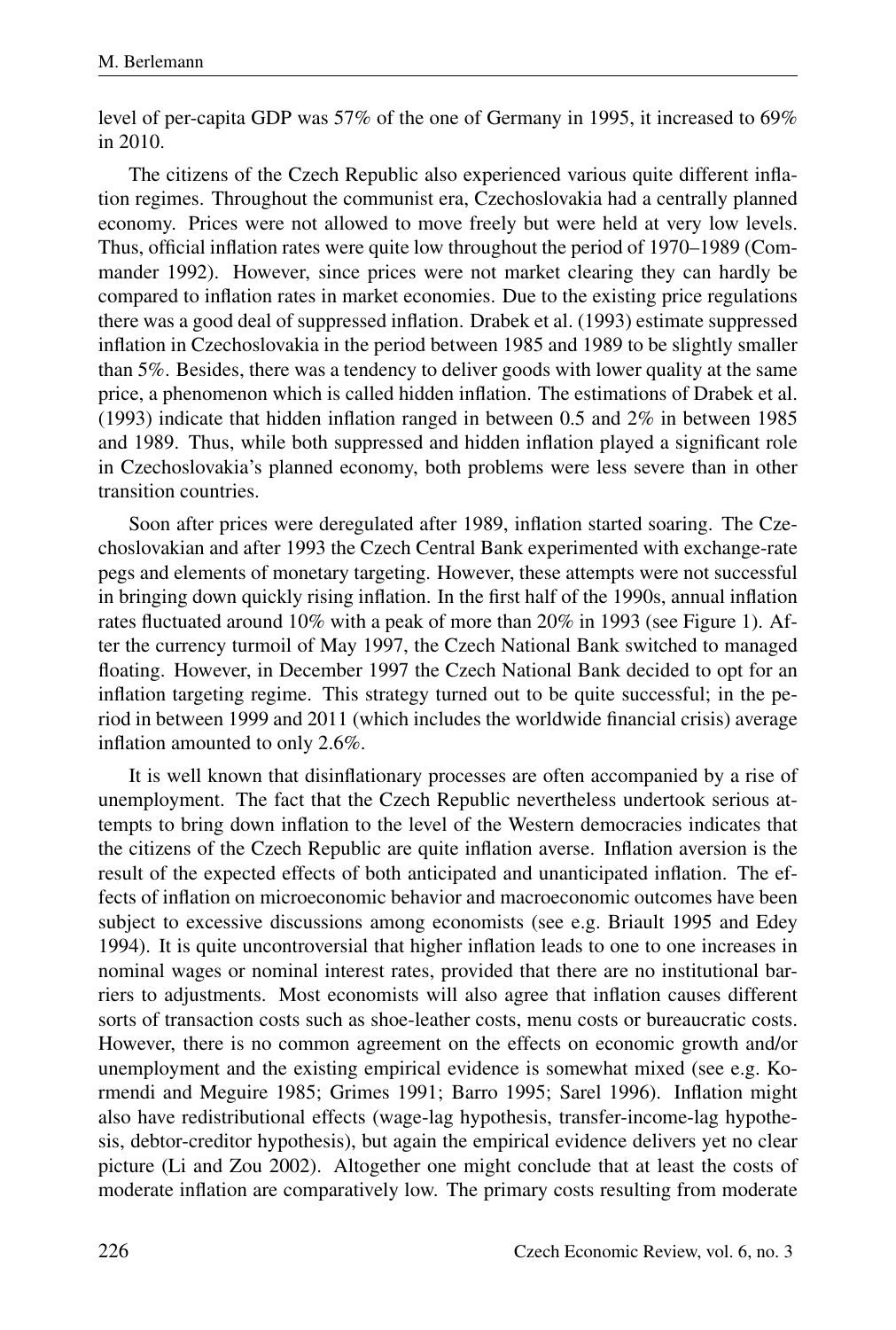

Figure 1. Inflation in Czechoslovakia/Czech Republic, 1992–2011

inflation can be seen in the opportunity costs of holding cash. The costs are typically measured by the area under the function of money demand corresponding to the deadweight loss of holding less money than intended in the absence of inflation. According to estimations of Attanasio et al. (2002), the costs of 10% inflation range in between 0.1 and 0.8% of consumption.

Nevertheless, considerable empirical evidence from various countries is now available in favour of the hypothesis that people care about inflation. While Shiller (1997) draws this conclusion from surveys he conducted in three countries, Berlemann (2011) employs Eurobarometer data to come to a similar result. When studying happiness data from 12 European countries and the United States DiTella et al. (2001) find people to be significantly happier when inflation is low.

Up to now, comparatively few attempts have been undertaken to study the determinants of inflation aversion on the individual level. Most of these studies have focussed on a small number of highly developed Western democracies. Almost no empirical evidence is yet available for transformation countries.<sup>2</sup> Moreover, the existing empirical evidence has yet typically been derived from cross section data. It is thus unclear whether the results are driven by the macroeconomic circumstances at the time when the survey was conducted.

This paper focuses on studying the determinants of inflation aversion on the individual level in the Czech Republic. The Czech Republic is an interesting laboratory since—as outlined earlier—the Czech citizens have experienced quite different infla-

 $2$  An exception is the recent study by Berlemann (2012) which is concerned with the determinants of inflation aversion in the Baltic countries.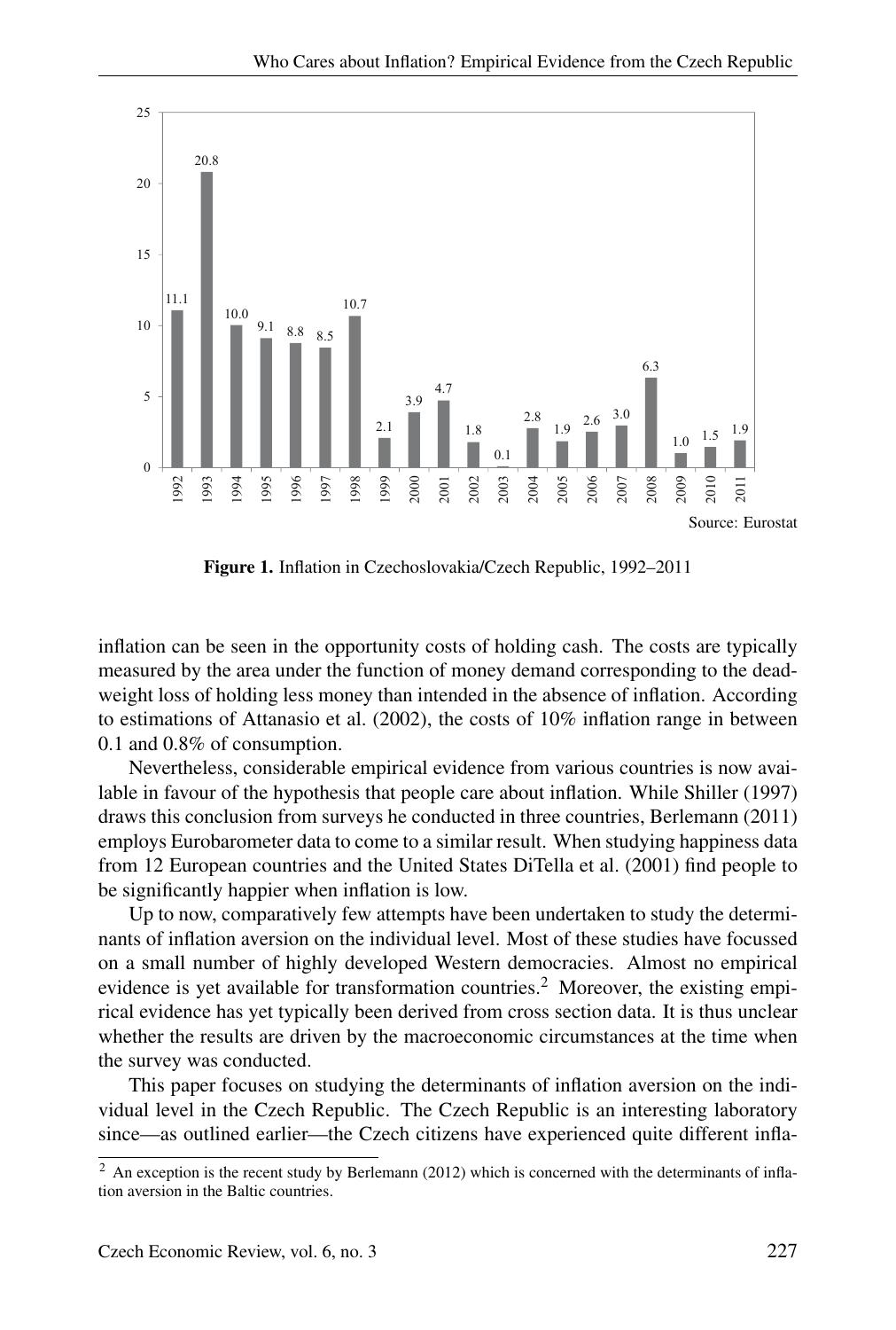tionary regimes in a comparably short period of time. In order to learn about the factors driving individual inflation aversion, we employ 11 succeeding waves of the Eurobarometer Survey. After pooling the responses and controlling for the macroeconomic circumstances at the time when the survey was conducted we study the influence of possible individual determinants of inflation aversion such as socio-demographic factors, education, political orientation and income.

The paper is organized as follows. Section 2 briefly reviews the related literature. In Section 3 we describe the dataset and deliver some descriptive statistics. In Section 4 we briefly describe the estimation approach and present the estimation results. The paper closes with a brief summary of the main results.

#### 2. Review of the related literature

This section delivers a review of the empirical literature<sup>3</sup> on the factors determining individual inflation aversion. The existing studies made use of different databases for this purpose. Fischer and Huizinga (1982) base their study on U.S. data provided by the Roper Center at the University of Michigan. The data covers 5 different survey waves<sup>4</sup> of the survey which are analyzed separately. Easterley and Fischer (2001) use an international dataset for their study. The employed survey data was collected by the Roper Starch Worldwide Company during February to May 1995 in thirty-eight countries. Half of the sample countries were industrialized, the remaining half were developing and transition countries. Scheve (2004) employs data from two waves of the Eurobarometer Survey (1976, 1997) and three waves of the International Social Survey Program (1985, 1990, 1996). Altogether, the sample consists of 44 surveys conducted in 20 sample countries. Berlemann (2012) employs various waves of the Eurobarometer Survey to study the factors determining inflation aversion in the three Baltic transition countries.

We organize our overview by discussing five different groups of possible determinants separately: socio-demographic factors, political orientation, education, incomesituation and the macroeconomic circumstances.

#### 2.1 Socio-demographic factors

First, various socio-demographic factors might have an influence on individual inflation aversion.

Almost all empirical studies have investigated whether inflation aversion depends on gender. The empirical evidence is yet inconclusive. While Fischer and Huizinga (1982), Easterley and Fischer (2001) as well as Berlemann (2012) found no significant differences between men and women, Scheve (2004) found men to be more inflation

<sup>3</sup> Since the studies by van Lelyveld (1999) and Jayadev (2006) are concerned with the determinants of relative inflation, i.e. the quotient of inflation and unemployment aversion, we exclude them from our literature review.

<sup>4</sup> The surveys were conducted in February 1975, November 1975, December 1977, February 1978 and May 1978.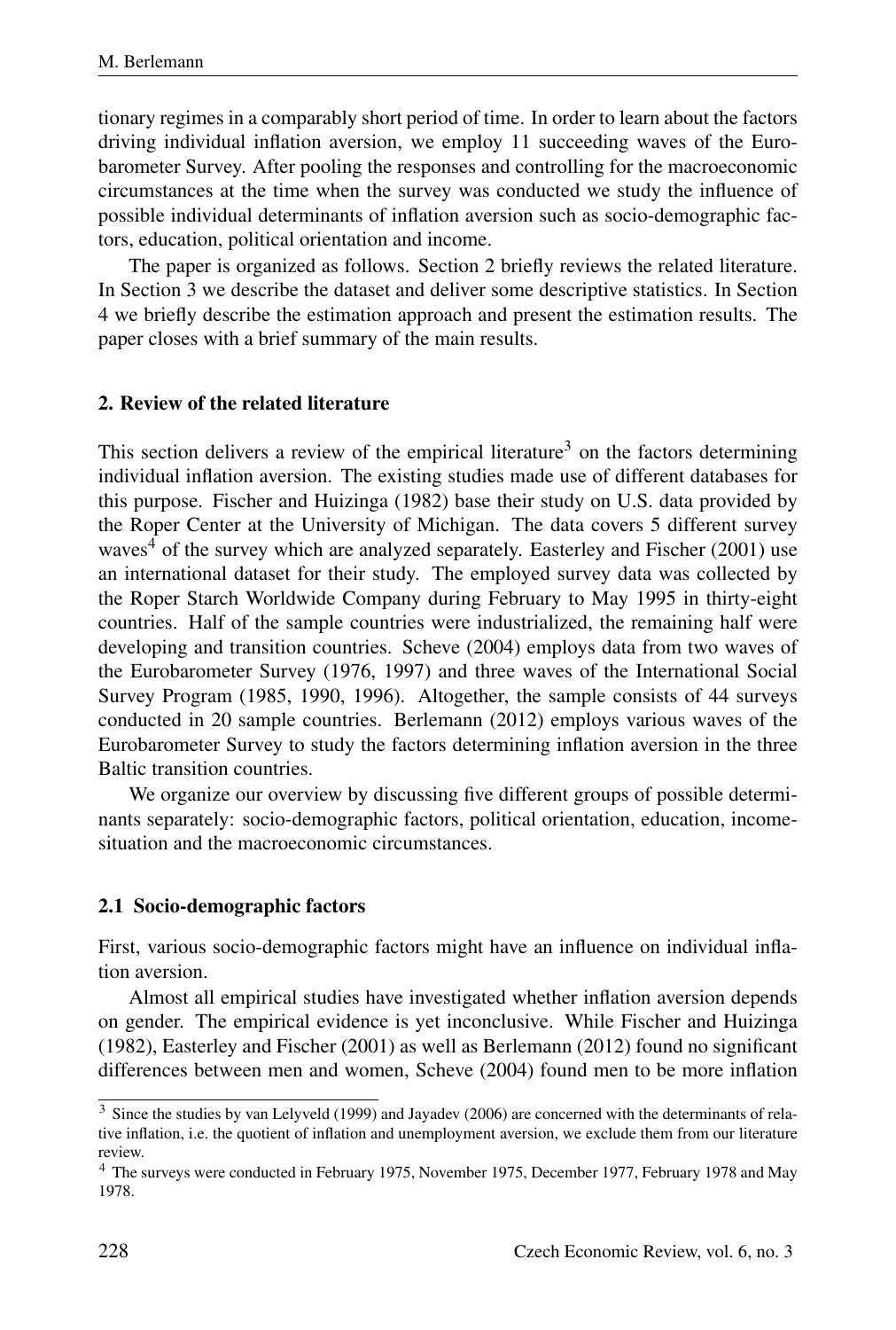averse than women. However, while gender is often included in empirical studies of inflation aversion, most studies deliver no theoretical arguments why gender should play a role in determining inflation aversion. As an exception, Berlemann (2012) argues that women might be more likely losing their jobs in times of disinflation.<sup>5</sup> Women might therefore be more concerned with fighting upcoming inflation as early as possible, which leads to the opposite of the empirical findings reported in Scheve (2004).

A respondent's age might also have an influence on his or her degree of inflation aversion. Retired individuals earning fixed incomes might feel more exposed to inflation than younger individuals earning market incomes which typically adapt quickly to inflation. Again, the existing empirical results are quite inconclusive. Fischer and Huizinga (1982) find a u-shaped effect of age on inflation aversion with medium-aged individuals being most inflation-averse. Easterley and Fischer (2001), Scheve (2004) and Berlemann (2012) find supporting evidence for higher degrees of inflation aversion among the elderly. Some studies also control for the elderly by adding a pensionerdummy to the regressions. However, they rarely turn out to be significant (see e.g. Easterley and Fischer 2001) .

An additional socio-demographic factor which might play a role but yet has been rarely studied is the marital status. One might speculate that married respondents are more concerned with eroding purchasing power since typically more than one person (and often children) have to be financed from one source of revenue. However, Berlemann (2012) found no evidence in favour of this hypothesis.

#### 2.2 Political orientation

Second, political orientation might be connected with individual inflation aversion. The idea behind this argument goes back to partisan theory (see Hibbs 1977). While the median voter approach argues that the programs of opportunistic parties will converge as a result of the competition for electoral votes, under the partisan approach different parties pursue different politics. Hibbs (1977) argues on the basis of a Phillips-curve trade off between high employment on the one hand and stable prices/wages on the other. Whenever this trade-off in fact exists, parties have to choose a feasible combination of inflation and unemployment which coincides with the interests of their parties. Based on the results of various empirical studies and additional empirical evidence from a number of Western democracies Hibbs (1977) concludes that leftist parties tend to choose combinations with low unemployment and high inflation while center and right-wing parties do the opposite.

One thus might expect that people tending to the left political spectrum exhibit lower degrees of inflation aversion than those sympathizing with right parties. In fact, various empirical studies have found supporting evidence for this hypothesis, see e.g. Fischer and Huizinga (1982) and Scheve (2004). However, Berlemann (2012) found the opposite result in the three Baltic states.

<sup>5</sup> An empirical study by Braunstein and Heintz (2008) for developing countries supports this line of argument.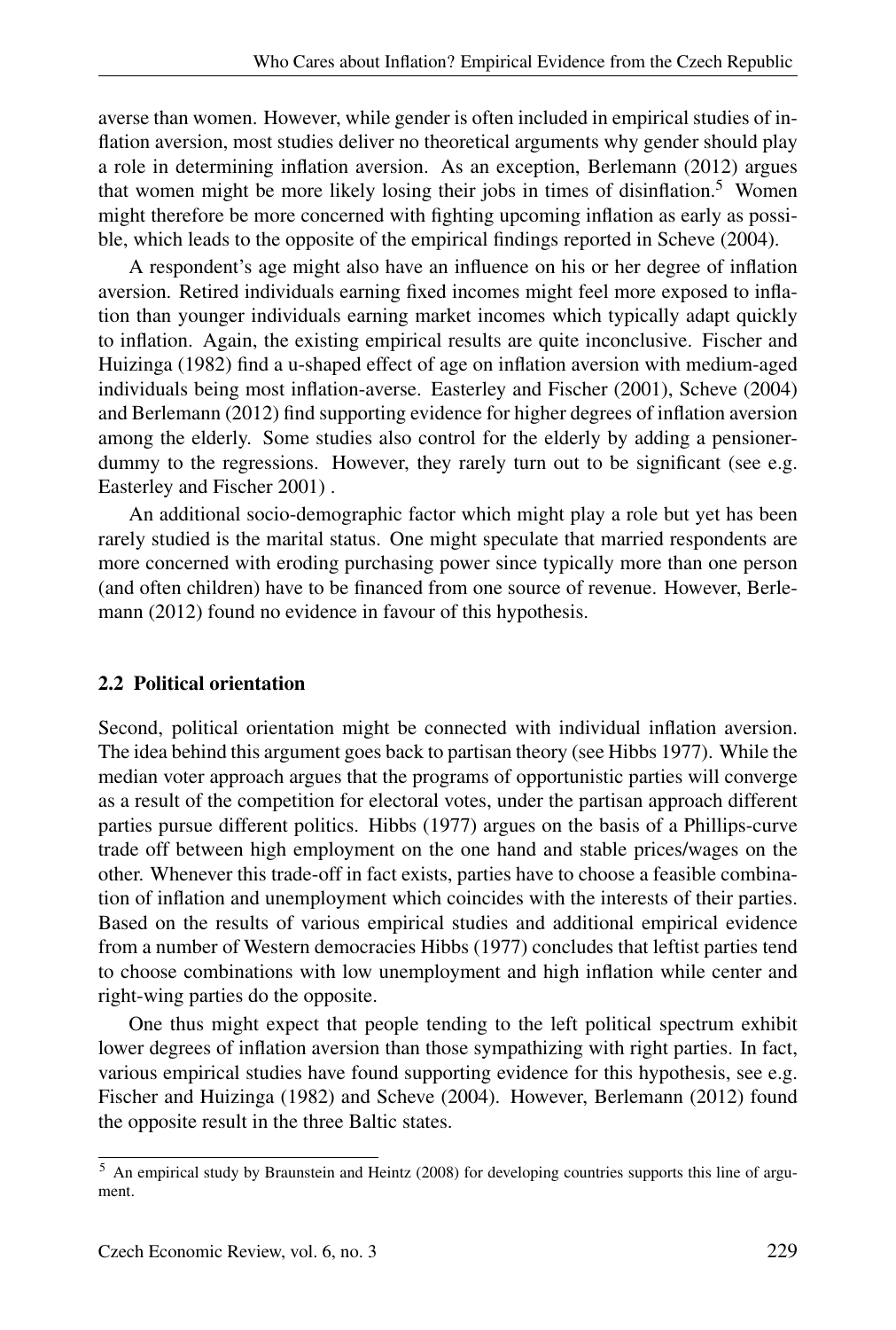## 2.3 Education

Third, education might have an influence on individual inflation aversion. The survey study by Shiller (1997) finds that reported non-economists' assessments of the (negative) effects of inflation differ substantially from economic theory. The reasons why these people are inflation averse are thus often based on a quite deficient information set and they therefore tend to exaggerate the negative effects of inflation. Whenever higher degrees of education go along with economic knowledge, well-educated people should exhibit lower degrees of inflation aversion than less educated.

However, the existing empirical evidence towards the effects of education on inflation aversion is highly inconclusive. While Easterley and Fischer (2001) and Berlemann (2012) find education to decrease inflation aversion, Scheve (2004) reports insignificant results. Fischer and Huizinga (1981) find education to increase inflation aversion, although the effect is small.

## 2.4 Income and wealth

Fourth, income and wealth might contribute to explaining inflation aversion. Since inflation can be interpreted as a tax on nominal assets one should expect people with higher incomes to be more inflation averse. The same holds true for wealthy people holding significant parts of their funds in nominal assets. Real estate owners have little reason to be overly inflation averse.

The empirical evidence on income as a determinant of individual inflation aversion is yet inconclusive. In line with the above hypothesis, Scheve (2004) finds individual inflation aversion to rise in income. The opposite finding is reported by Easterley and Fischer (2001). Fischer and Huizinga (1981) find no significant effect.

Evidence on the effect of wealth is yet quite scarce. Fischer and Huizinga (1981) report that house-owners turn out to be more inflation-averse. However, this result might also be the consequence of reverse causation.

An additional way of controlling for the effect of income is to use dummies for different occupational groups. Scheve (2004) finds unemployed persons to be less inflation averse than employed individuals while Easterley and Fischer (2001) could not detect a difference between the control group of students and unemployed persons. The only occupational group they find to differ from students are blue collar workers, which turn out to be significantly more inflation averse. Similarly, no systematic effects could be detected in the study by Berlemann (2012).

## 2.5 Macroeconomic situation

Finally, one might expect that the macroeconomic situation has an influence on revealed inflation aversion. Hayo (1998) found a strong correlation between the percentage of people stating fighting inflation to be the most important issue facing the country in a panel of nine EU member states.<sup>6</sup> Thus, it is reasonable to assume that in times of

<sup>6</sup> According to Hayo's (1998) findings the aggregate level of a country's inflation aversion depends on its long-term inflation history. However, since our focus is on three East European countries which experienced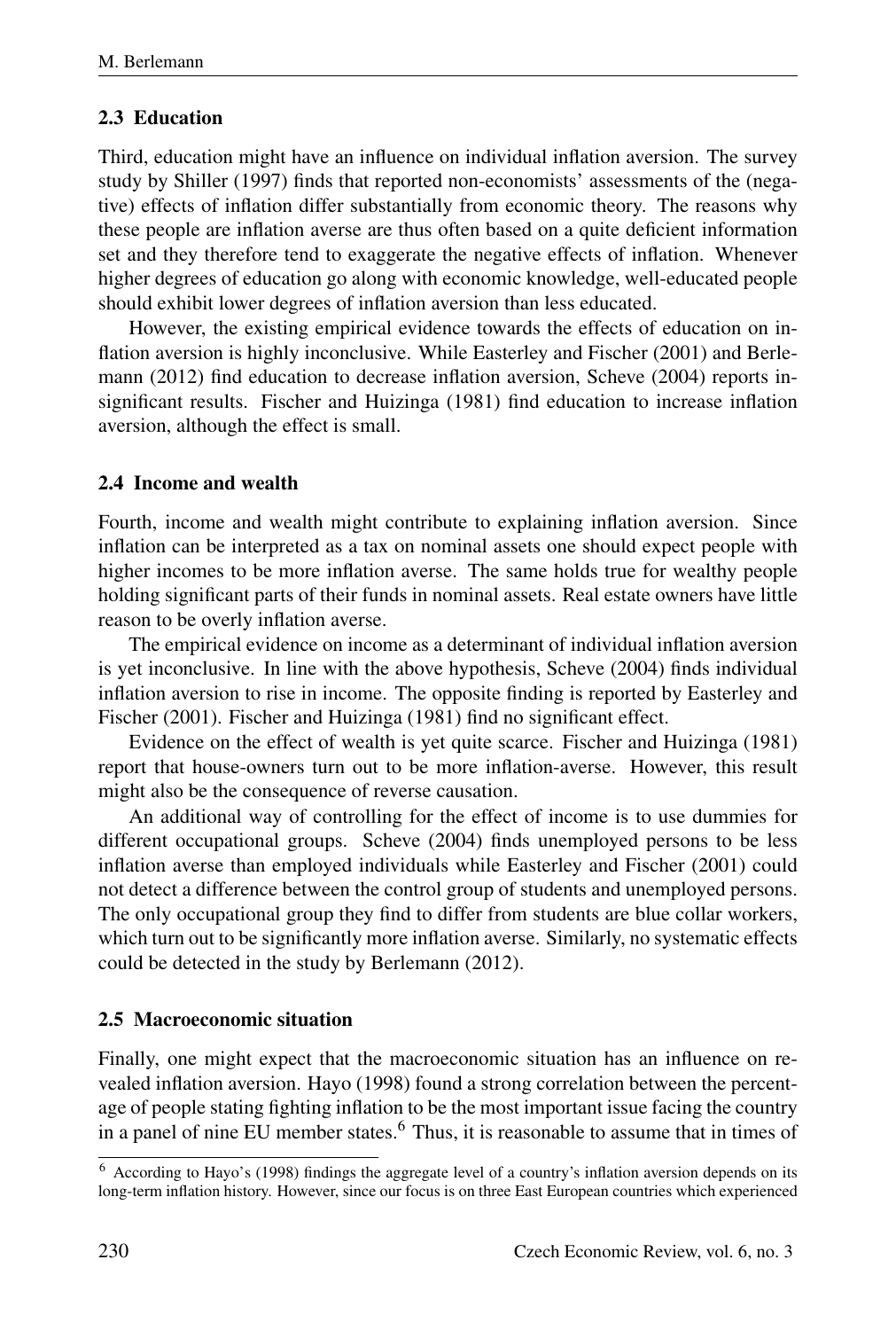high inflation, more individuals will claim to be inflation averse than in times of low inflation. Moreover, one might expect that inflation will be perceived as a less important problem in times of high unemployment. Scheve (2004) and Berlemann (2012) found supporting evidence for both hypotheses.

## 3. Data and descriptive statistics

We base our estimations (primarily) on Eurobarometer data. The Eurobarometer is a regularly conducted survey on behalf of the European Commission. Since 1973 the Standard Eurobarometer Survey has been conducted twice a year in all EU member countries.<sup>7</sup> The primary aim of the survey is to deliver information on the attitudes of European citizens towards Europe, its institutions and policies. Although the survey was subject to certain revisions in the course of time, a number of standard questions has been asked quite regularly.

Since 2003, the Standard Eurobarometer also includes a question on the respondents' individual evaluation of the most important challenges of their countries of residence. The wording of the referring question is "What do you think are the most important issues facing (our country) in the moment?" The respondents could choose maximally two answers from a catalogue including the topics: Crime; Public Transport (only until 2006 I); Economic Situation; Rising prices/inflation; Taxation; Unemployment; Terrorism; Defence/foreign affairs; Housing; Immigration; Health care system; The educational system; Pensions; Protecting the environment (2009 II: The environment); Energy related issues (energy prices, energy shortages, etc.) – (since 2006 II); Others.

The Czech Republic became part of the European Union in May 2004. Since the autumn wave of 2004 data from the Czech Republic is available. Our dataset includes Eurobarometer data from the autumn wave 2004 until the autumn wave 2009. With the exception of the autumn 2006 wave a number of approximately a thousand respondents per country are included into each survey. As Table 1 reports, slightly more than ten thousand observations are included in our empirical analysis.

In order to construct a proxy for individual inflation aversion we construct a binary dummy variable from the answers to the most-important-issues question. The variable "Inflation MII" was set to one whenever "Rising prices/inflation" was among a respondent's answers to the question. Otherwise, the dummy was set to zero. While the respondents were allowed to give two answers to the question we cannot rule out that people not mentioning inflation among the two most important problems are nevertheless concerned with inflation. It might well happen that inflation drops out of the personal list of the two most important issues because a different topic turns out to be more important at the time of the survey. Although the data thus are no perfect measure for individual inflation aversion they can nevertheless be assumed as a good proxy for the true degree of inflation aversion.

Table 1 gives an overview on revealed inflation aversion in the Czech Republic

the transition towards a market economy only recently we do not consider this aspect in the following.

<sup>7</sup> The survey has often been extended to EU accession countries well before they formally got part of the EU.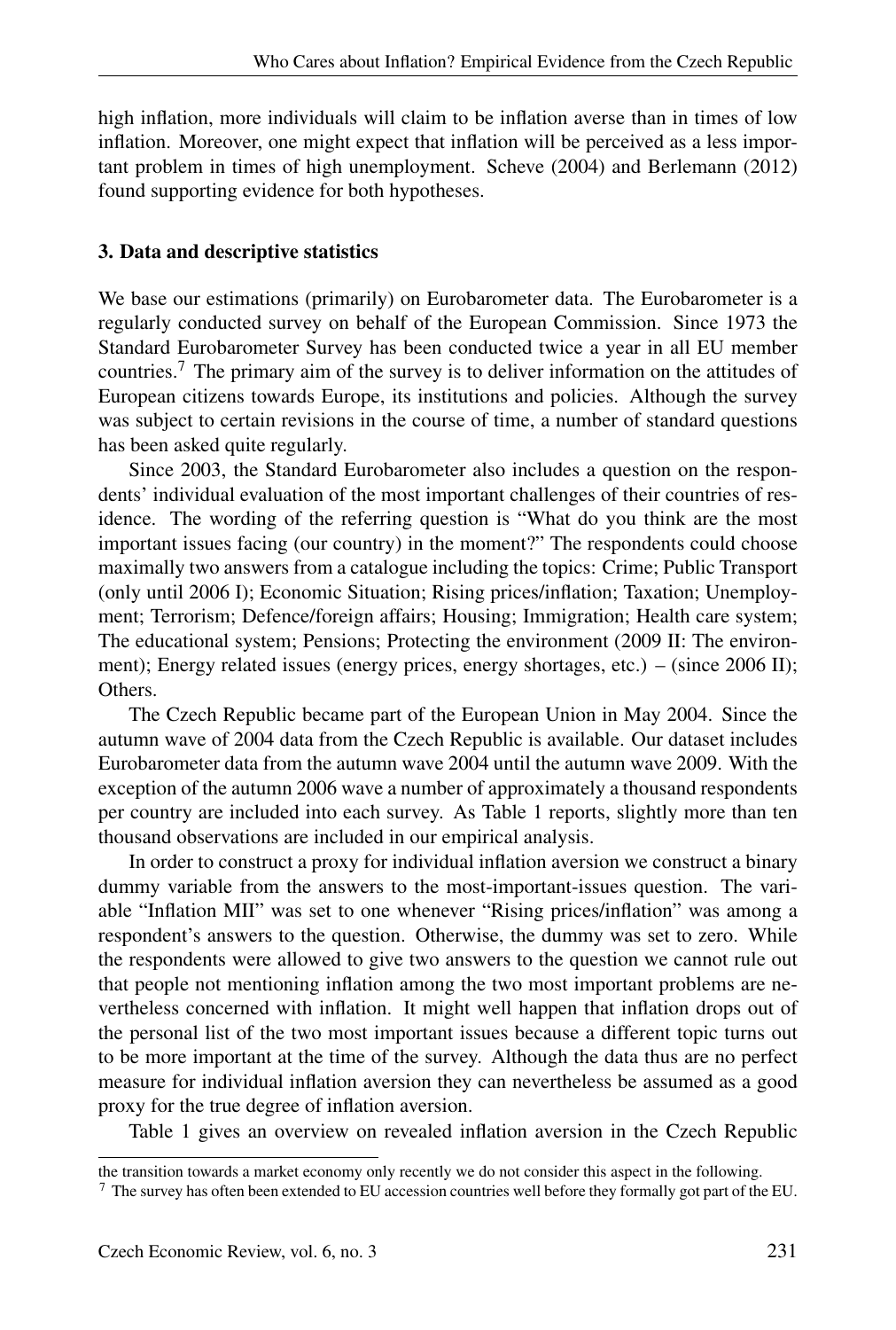|      | Survey | Respondents<br>(abs.) | Among most important issues |           |              |  |
|------|--------|-----------------------|-----------------------------|-----------|--------------|--|
| Year |        |                       | Inflation                   | Inflation | Unemployment |  |
|      |        |                       | (abs.)                      | $(\%)$    | $(\%)$       |  |
| 2004 | П      | 1081                  | 163                         | 15.08     | 54.86        |  |
| 2005 | I      | 1092                  | 99                          | 9.07      | 47.34        |  |
| 2005 | П      | 1164                  | 141                         | 12.11     | 40.21        |  |
| 2006 | T      | 514                   | 64                          | 12.45     | 41.63        |  |
| 2006 | П      | 1102                  | 179                         | 16.24     | 33.85        |  |
| 2007 | Ī      | 1054                  | 257                         | 24.38     | 20.78        |  |
| 2007 | П      | 1118                  | 462                         | 41.32     | 12.97        |  |
| 2008 | Ī      | 1017                  | 384                         | 37.76     | 15.24        |  |
| 2008 | П      | 1030                  | 449                         | 43.59     | 16.31        |  |
| 2009 | Ī      | 1099                  | 258                         | 23.48     | 49.5         |  |
| 2009 | П      | 1060                  | 228                         | 21.51     | 49.72        |  |

Table 1. Sample surveys, respondents and inflation aversion

Source: Eurobarometer

throughout the sample period. Obviously, the degree of inflation aversion varies considerably in the course of time and ranged in between 9% and 44%. Most of the considered determinants of individual inflation aversion were also extracted from the Eurobarometer survey. We control for all five groups of possible determinants of individual inflation aversion discussed in the literature survey: socio-demographic factors, political orientation, education, income-situation and the current stance of the economy.

We control for three socio-demographic factors. Following earlier studies we control for the respondents' gender ("Male"). Besides, we add a dummy variable for married respondents ("Married") and control for the respondents' ages ("Age"). We also add a dummy for retired persons ("Retired").

In order to study whether political orientation matters we employ the self-reported placement on a ten-point left-right scale ("Political Orientation"). Low values on the scale indicate a left orientation. We also add a dummy variable ("Unemployment MII") indicating whether the respondent answered unemployment to range among the two most important issues facing the country.

While no detailed information on the respondents' levels of education is available, the Eurobarometer contains information on the age of the respondents when finishing their education. Higher degrees of education typically afford more time. It therefore seems to be reasonable to assume that individuals completing their education in the age of 21 or older tend to have a high level of education. To control for education we therefore add a corresponding dummy variable ("High Education") to the list of considered determinants of inflation aversion. We also add a dummy variable for students to the regression ("Student").

While the Eurobarometer Survey also contains direct questions on the income si-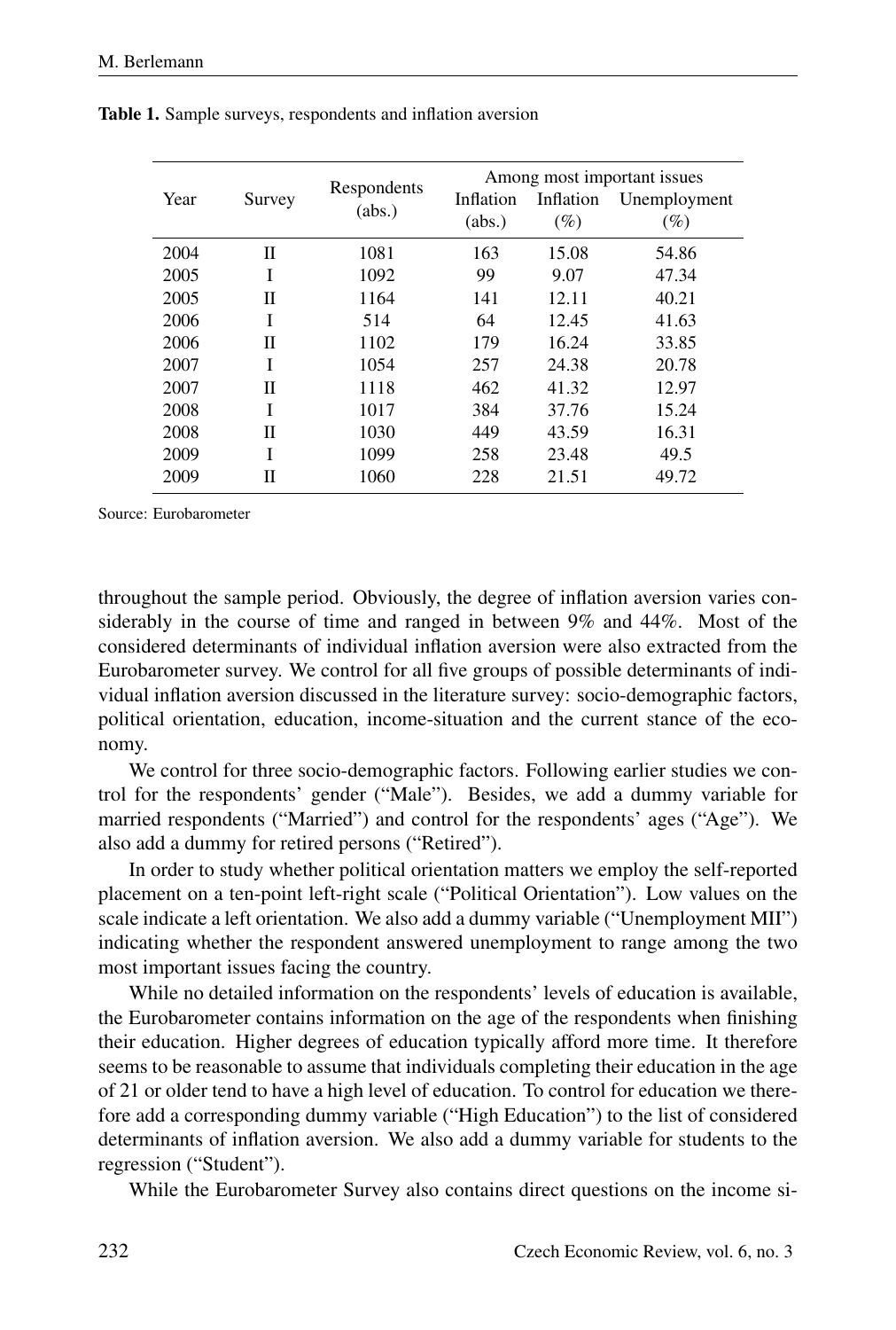tuation and individual wealth of the respondent, no data is available for the Czech Republic. We therefore control for income in an indirect way by forming certain subgroups of the population. We include a dummy variable for unemployed individuals ("Unemployed") which earn either no or only a transfer income. We also control for a number of jobs with different salaries. We include dummies for professionals ("Professional"), employed professionals ("Employed Professional"), positions in general management ("General Management") and middle management ("Middle Management"), business proprietors ("Business Proprietors"), shop-owners and craftsmen ("Shopowner Craftsman"), farmers ("Farmer"), supervisors ("Supervisor") and employed individuals mainly working at a desk ("Employed Desk"), travelling ("Employed Travelling") or working in service ("Employed Service"). We also add a dummy for unskilled manual workers ("Unskilled Worker") and thus a job typically on the lower edge of the salary scale. No dummy was constructed for individuals responsible for shopping and housekeeping as the reference group.<sup>8</sup>

Finally, because the data come from different points in time it is necessary to control for the stance of the economy at the time when the referring survey was conducted. We include both the average level of inflation and unemployment on a bi-annual basis (wave I: January to June, wave II: July to December) into the regression. The inflation rate was calculated on the basis of EUROSTAT data. Tables 2 gives an overview on the variables and delivers some descriptive statistics.

The summary statistics reveal that on average, the Czech citizens judged unemployment (35%) to be the more severe problem than inflation (24%). This finding is quite interesting in the light of the results of Jayadev (2006) reports from the International Social Survey Program (ISSP). In the 1996 ISSP survey individuals from 20 countries were asked whether they prefer fighting inflation or lowering unemployment. With almost 65% the respondents from the Czech Republic revealed by far the highest degree of (relative) inflation aversion. However, as Figure 1 shows, inflation was extraordinarily high at that time.

Average political orientation has a slight bias towards conservatism in the Czech Republic. 42% of all respondents are male and roughly 74% are married. The percentage of unemployed persons among all respondents turns out to be 6%. While 8% of all respondents are classified as high qualified, another 6% are students which will likely reach this status in the course of their lifes. The average age of the respondents is 47 years; 28% of the respondents are retired.

On average, both inflation and unemployment were on comparatively moderate levels in the Czech Republic over the sample period. Average inflation amounted to 2.83%, average unemployment to 6.53%. As shown in Figure 2, inflation was around 2% most of the time but had a peak of about 6% in 2008. One-year-ahead expected inflation, measured by the expectations survey conducted by the Czech National Bank, tends to lead inflation. In low-inflation periods inflation short-term inflation expectations typically exceeded actual inflation while expectations were well below inflation in the short inflationary period of 2008. Medium-term (3-year-ahead) inflation expectations were considerably less volatile and fluctuated only slightly around 2.6%. The

<sup>&</sup>lt;sup>8</sup> We excluded the group of fishermen because only one observation was available for this profession.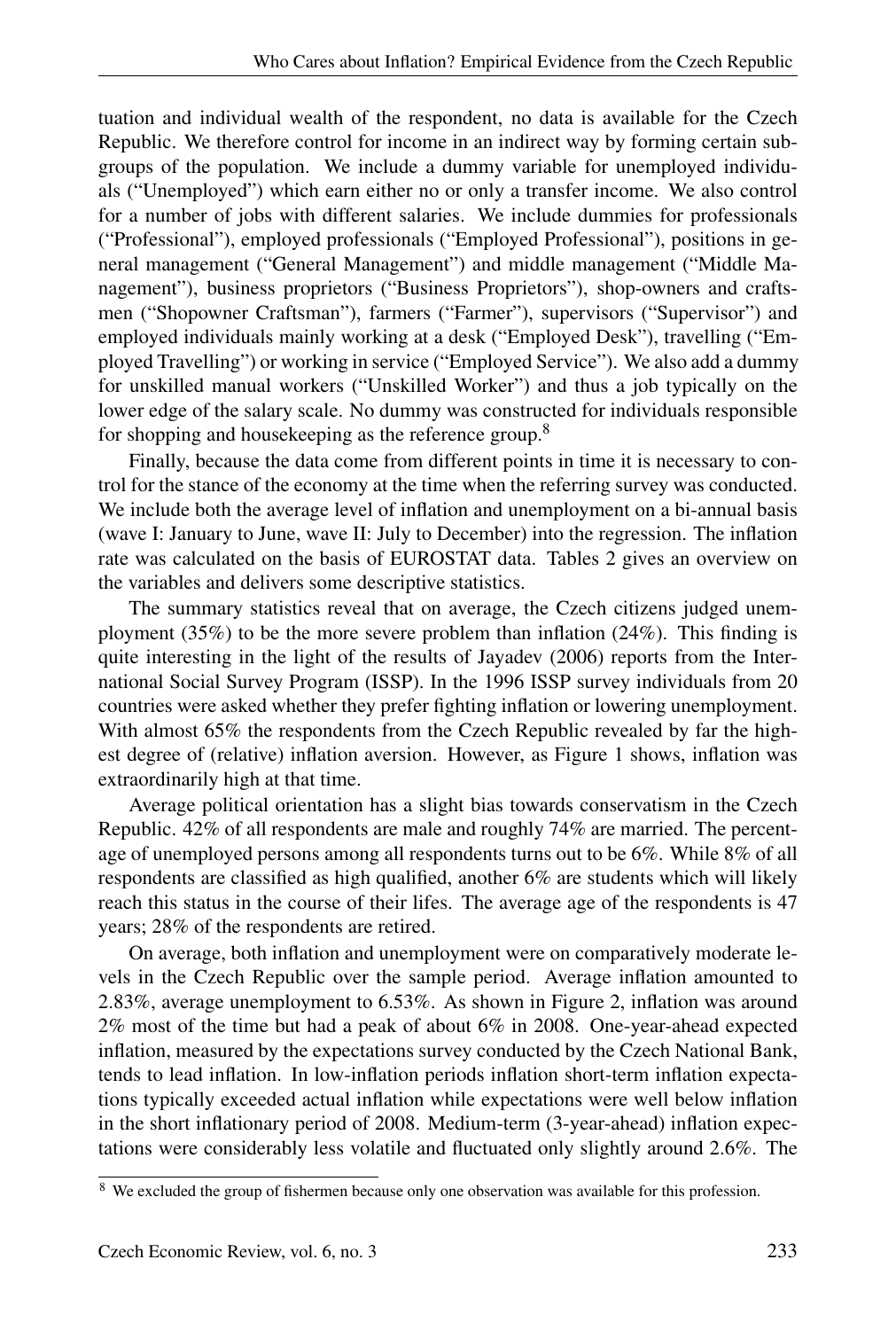|  | <b>Table 2.</b> Descriptive statistics |  |
|--|----------------------------------------|--|
|--|----------------------------------------|--|

| Variable                          | Obs.   | Range | Min.             | Max.           | Mean  | Std. Dev. |
|-----------------------------------|--------|-------|------------------|----------------|-------|-----------|
| Inflation_MII                     | 11,331 | 1     | $\overline{0}$   | $\mathbf{1}$   | 0.24  | 0.43      |
| Male                              | 11,894 | 1     | $\theta$         | 1              | 0.42  | 0.49      |
| Age                               | 10,789 | 79    | 15               | 94             | 46.86 | 16.65     |
| Retired                           | 10,827 | 1     | $\overline{0}$   | 1              | 0.28  | 0.45      |
| Married                           | 11,869 | 1     | $\overline{0}$   | 1              | 0.74  | 0.44      |
| Political Orientation             | 10,347 | 9     | 1                | 10             | 5.68  | 2.51      |
| Unemployment_MII                  | 11,331 | 1     | $\overline{0}$   | $\mathbf{1}$   | 0.35  | 0.48      |
| High_Education                    | 6.813  | 1     | $\overline{0}$   | 1              | 0.08  | 0.27      |
| Student                           | 10,827 | 1     | $\overline{0}$   | 1              | 0.06  | 0.24      |
| Professional                      | 10,827 | 1     | $\overline{0}$   | 1              | 0.01  | 0.11      |
| Employed_Professional             | 10,827 | 1     | $\overline{0}$   | 1              | 0.02  | 0.12      |
| General_Management                | 10.827 | 1     | $\overline{0}$   | 1              | 0.00  | 0.07      |
| Middle_Management                 | 10,827 | 1     | $\overline{0}$   | 1              | 0.06  | 0.23      |
| Business_Proprietor               | 10,827 | 1     | $\overline{0}$   | 1              | 0.03  | 0.17      |
| Shopowner_Craftsman               | 10,827 | 1     | $\overline{0}$   | 1              | 0.04  | 0.20      |
| Employed_Desk                     | 10,827 | 1     | $\overline{0}$   | 1              | 0.21  | 0.41      |
| Employed_Travelling               | 10,827 | 1     | $\overline{0}$   | 1              | 0.03  | 0.18      |
| Employed_Service                  | 10,827 | 1     | $\boldsymbol{0}$ | 1              | 0.04  | 0.20      |
| Supervisor                        | 10,827 | 1     | $\overline{0}$   | 1              | 0.00  | 0.05      |
| Worker Skilled                    | 10,827 | 1     | $\overline{0}$   | 1              | 0.09  | 0.29      |
| Worker_Unskilled                  | 10,827 | 1     | $\overline{0}$   | 1              | 0.01  | 0.12      |
| Unemployed                        | 10,827 | 1     | $\overline{0}$   | 1              | 0.06  | 0.23      |
| <b>Inflation_Level</b>            | 11,897 | 4.8   | 1.5              | 6.3            | 2.83  | 1.46      |
| Expected Inflation (1-year ahead) | 11,897 | 2.1   | 1.9              | $\overline{4}$ | 2.81  | 0.55      |
| Expected Inflation (3-year ahead) | 11,897 | 0.4   | 2.4              | 2.8            | 2.59  | 0.11      |
| Unemployment_Level                | 11,897 | 3.9   | 4.4              | 8.3            | 6.53  | 1.38      |

Note: 4,573 observations included.

Source: Eurobarometer, Eurostat, Czech National Bank

unemployment rate was slightly above 8% in the second half of 2004 and fell steadily to some 4.5% in the end of 2008. Throughout the rest of the sample period, unemployment was again rising to almost 7.5%.

#### 4. Estimation results

Since our explanatory variable is a dummy, we study the determinants of individual inflation aversion in a logit estimation approach. The binary logit model is defined as

$$
\pi = prob(Y = 1 | X = x) = \frac{1}{1 + e^{-(\beta_0 + \beta_1 \cdot x)}}
$$

with  $\pi$  being the probability of the dummy variable *Y* to take value of 1 given the vector of covariates *X*. The parameters  $\beta_0$  and  $\beta_1$  can be estimated using the maxi-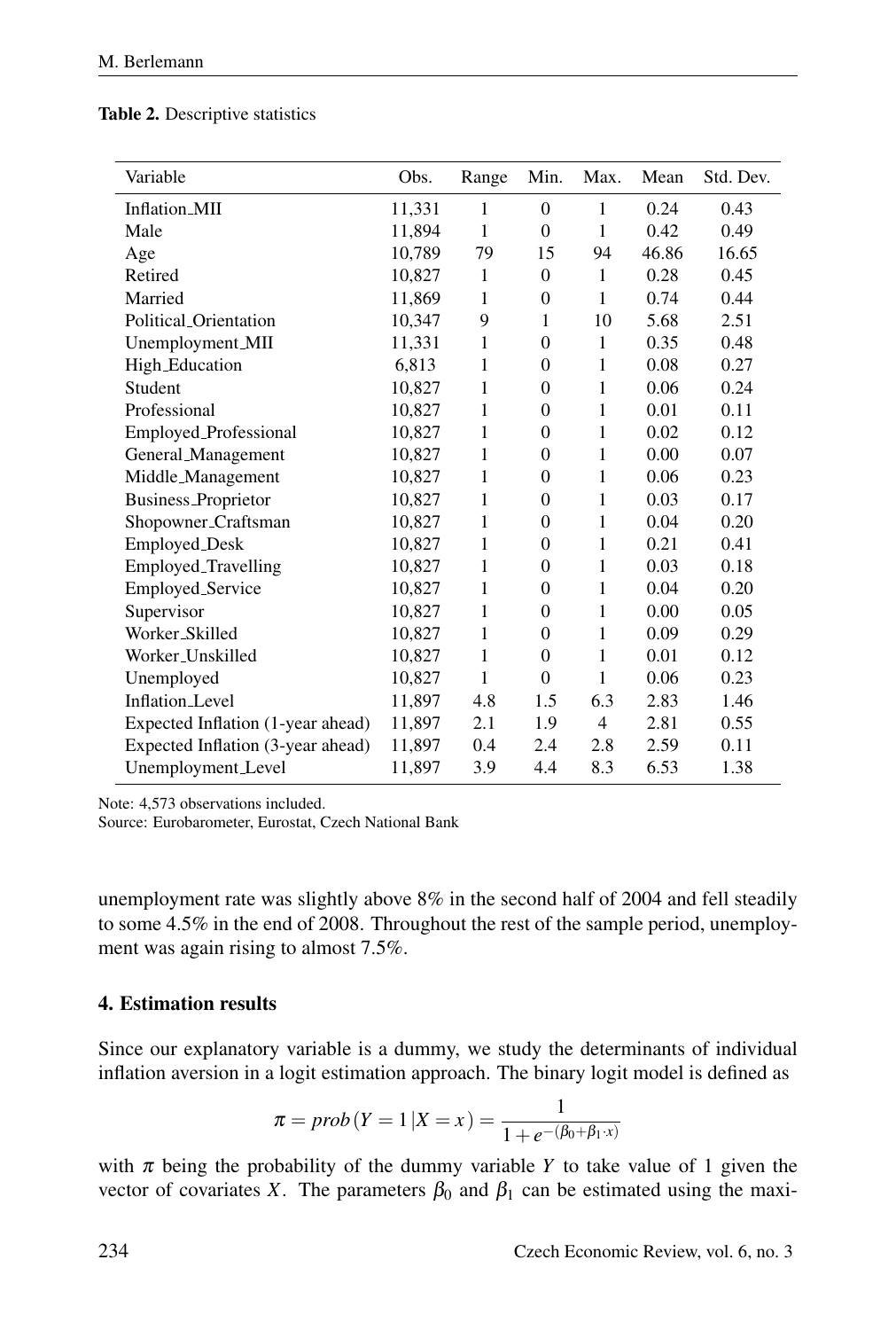

Figure 2. Inflation and unemployment in the Czech Republic, 2004 II – 2009 II

mum likelihood technique. Following Chamberlain (1980) and Ferrer-i Carbonell and Frijters (2004), we include a a clustered error term since the included levels of inflation (expectations) and unemployment are the same for all respondents from the same wave.

We estimated the logit model with all available indicator variables presented in Section 3. However, due to multicollinearity problems we could not use inflation and measures of inflation expectations at the same time. In the first step, we therefore included only current inflation into the estimation equation. While the coefficient of inflation turned out to be slightly positive, it was highly insignificant. One might argue that the respondents are less concerned with current inflation and that it is thus more useful to include measures of inflation expectations into the regression. Of course it would be optimal, to employ a measure of individual inflation expectations of the respondents to the regression, however, no such data was available. We therefore employed aggregate inflation expectations from the survey conducted and published by Czech National Bank for our analysis. When including 1-year-ahead inflation expectations, the results still remain still highly insignificant. However, 3-year-ahead inflation expectations turn out to be significantly positively related to revealed inflation aversion. Since this model variant also delivered the highest Nagelkerke Pseudo *R* 2 and the lowest AIC statistic we concentrate on reporting the results of this model in the following. The qualitative results for the rest of the control variables remain unchanged by this decision.<sup>9</sup>

The estimation results are shown in Table 3. As a measure of the overall fit we use Nagelkerke's Pseudo  $R^2$ . The estimated model explains 12.3% of the observed varia-

<sup>&</sup>lt;sup>9</sup> The estimation results for the other two models variants are available from the author on request.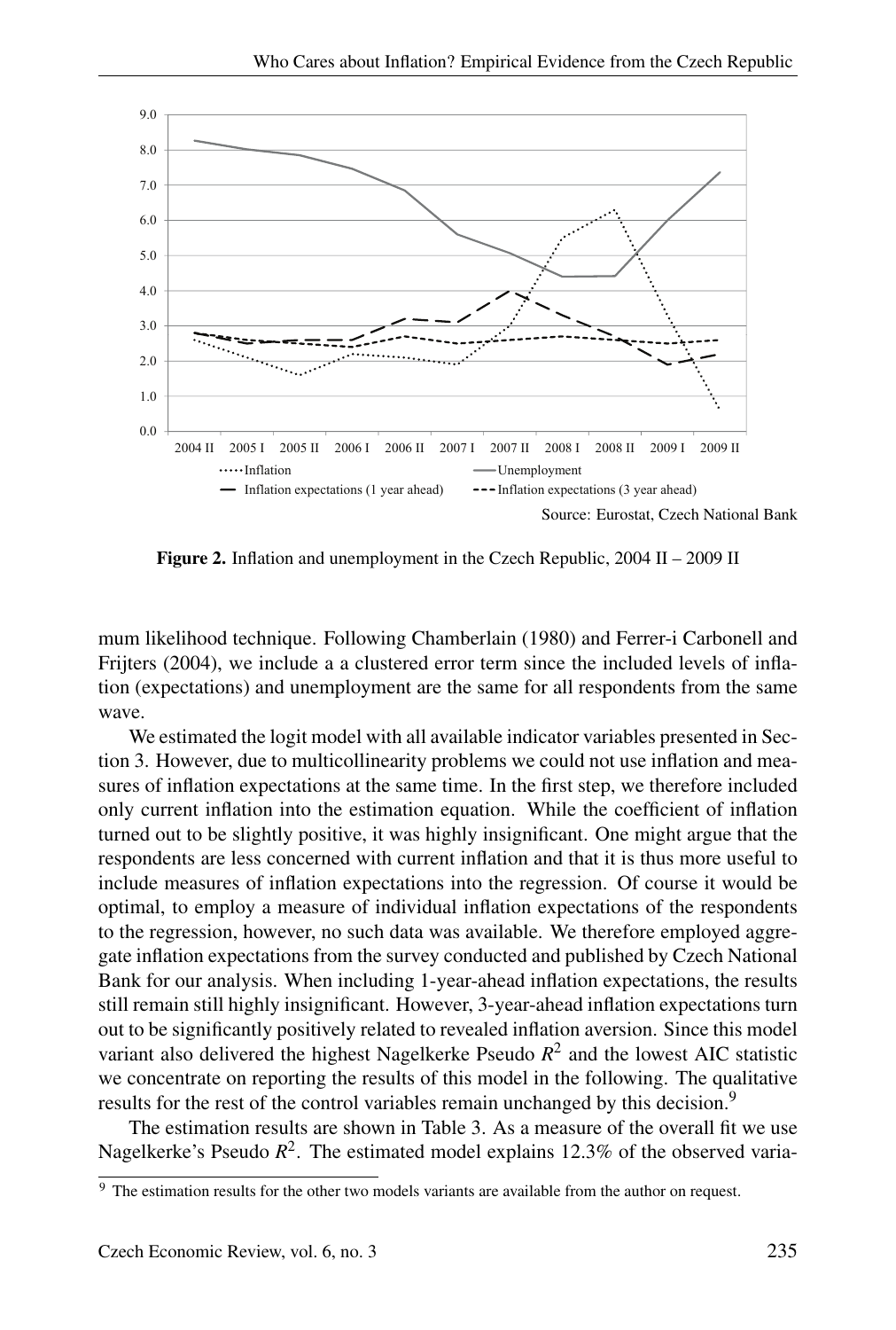tion in individual inflation aversion. The likelihood-ratio-test indicates that the model is highly superior to a model explaining inflation aversion by a constant probability.

Ten of the employed control variables turn out to have coefficients which are significantly different from zero. The signs of the significant coefficients deliver easily information on the direction of the effect of the control variables. With one exception, 3-year-ahead inflation expectations, an increase in the control variables leads to a lower probability of a respondent revealing a preference for fighting inflation as one of the most important problems facing the country.

|                            | Coeff.      | Std. Dev. | Z-Score   | P(Z >  Z )     |
|----------------------------|-------------|-----------|-----------|----------------|
| (Intercept)                | $-1.84$     | 2.132     | $-0.863$  | 0.388          |
| Male                       | $-0.148*$   | 0.083     | $-1.792$  | 0.073          |
| Age                        | 0.001       | 0.004     | 0.291     | 0.771          |
| Married                    | $-0.131$    | 0.085     | $-1.529$  | 0.126          |
| Political_Orientation      | $-0.043***$ | 0.016     | $-2.732$  | 0.006          |
| Unemployment_MII           | $-1.013***$ | 0.089     | $-11.405$ | $\mathbf{0}$   |
| Student                    | $-1.284***$ | 0.386     | $-3.327$  | 0.001          |
| Unemployed                 | $-0.157$    | 0.243     | $-0.644$  | 0.519          |
| Retired                    | $-0.414*$   | 0.222     | $-1.866$  | 0.062          |
| Professional               | $-0.209$    | 0.506     | $-0.414$  | 0.679          |
| Shopowner_Craftsman        | $-0.765***$ | 0.283     | $-2.704$  | 0.007          |
| <b>Business_Proprietor</b> | $-0.187$    | 0.300     | $-0.624$  | 0.533          |
| Employed_Professional      | $-0.621$    | 0.499     | $-1.244$  | 0.213          |
| General_Management         | 0.460       | 0.660     | 0.696     | 0.486          |
| Middle_Management          | $-1.055***$ | 0.328     | $-3.219$  | 0.001          |
| Employed_Desk              | $-0.177$    | 0.199     | $-0.891$  | 0.373          |
| Employed_Traveling         | $-0.284$    | 0.277     | $-1.024$  | 0.306          |
| Employed_Service           | $-0.181$    | 0.252     | $-0.717$  | 0.473          |
| Supervisor                 | $-0.605$    | 1.126     | $-0.538$  | 0.591          |
| Worker_Skilled             | $-0.073$    | 0.214     | $-0.340$  | 0.734          |
| Worker_Unskilled           | $-0.191$    | 0.330     | $-0.578$  | 0.563          |
| High_Education             | $-0.318**$  | 0.150     | $-2.122$  | 0.034          |
| Unemployment_Level         | $-0.323***$ | 0.071     | $-4.531$  | $\mathbf{0}$   |
| InfExpect_3                | $1.395*$    | 0.806     | 1.731     | 0.084          |
| <b>AIC</b>                 | 4341.499    |           |           |                |
| Nagelkerke's R-Square      | 0.123       |           |           |                |
| LR-test                    | 373.591     |           |           | $\overline{0}$ |

#### Table 3. Estimation results

Note: \*\*\*, \*\*, \* denote significance on the 99%, 95% and 90% confidence level, respectively.

In order to learn more about the magnitude of the effects, marginal effects have to be calculated. However, different from a linear regression, the marginal effects of the covariates are depending on the level of the variable itself. Thus, marginal effects can only be evaluated at pre-defined values (baseline specification) of the covariates.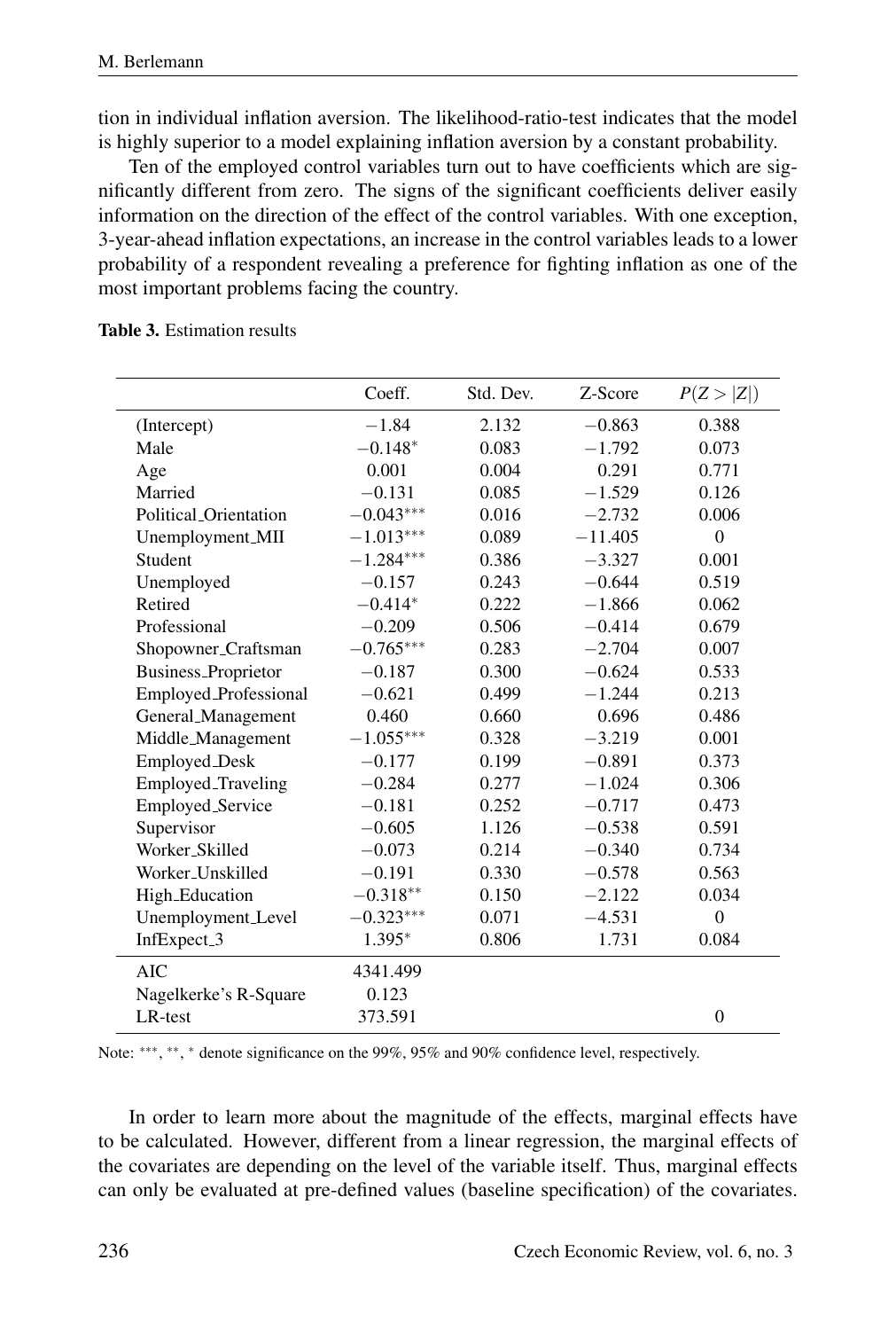It is quite common to evaluate marginal effects at the sample means of the covariates. However, this is only a suitable procedure for (almost) continuous variables. Since many of our covariates are themselves dummy variables, we apply a slightly different procedure. In order to do so we apply the sample means only to the variables "Age", "Political Orientation", "Unemployment Level" and "InfExpect 3". All other variables in the estimation are dummy variables and are set to zero in the baseline specification. According to our estimation results, a respondent with the baseline specification would mention inflation among the most important problems facing the Czech Economy with a probability of 37.1%. Moreover, the marginal effects are typically evaluated for a change of one standard deviation of the referring covariate. We follow this procedure for the continuous variables. For the dummy variables we show the effects of a complete switch to the opposite state (i.e. the dummy variable taking the value of 1 instead of 0). In Table 4 we show the marginal effects for a change in the (significant) covariates, evaluated at the baseline specification.

|                         | Coeff.      | Baseline spec. | Change | Marginal eff. |
|-------------------------|-------------|----------------|--------|---------------|
| Male                    | $-0.148*$   | $\Omega$       |        | $-0.035$      |
| Political Orientation   | $-0.043***$ | 5.681          | 2.5    | $-0.025$      |
| Unemployment_MII        | $-1.013***$ | $\Omega$       |        | $-0.236$      |
| Student                 | $-1.284***$ | $\Omega$       |        | $-0.3$        |
| Retired                 | $-0.414*$   | 0              |        | $-0.097$      |
| Shopowner_Craftsman     | $-0.765***$ | 0              |        | $-0.179$      |
| Middle_Management       | $-1.055***$ | $\Omega$       |        | $-0.246$      |
| High_Education          | $-0.318**$  | $\Omega$       |        | $-0.074$      |
| Unemployment_Level      | $-0.323***$ | 6.527          | 1.4    | $-0.104$      |
| InfExpect <sub>-3</sub> | $1.395*$    | 2.59           | 0.1    | 0.035         |

Table 4. Marginal effects (only significant covariates)

Note: \*\*\*, \*\*, \* denote significance on the 99%, 95% and 90% confidence level, respectively.

## 4.1 Socio-demographic variables

As the first result, we find men to be less inflation averse than women. Men exhibit a 3.5% lower probability to mention inflation among the most important problems facing the Czech economy. As we argued earlier, this result coincides with the idea that women are interested in keeping inflation low because disinflationary policies, which are typically pursued in times of high inflation, tend to increase unemployment. However, this finding might also be due to the fact that women perceive inflation systematically different than men and also tend to have significantly differing inflation expectations.<sup>10</sup> Interestingly enough, both men and women seem to perceive inflation

<sup>&</sup>lt;sup>10</sup> See e.g. the empirical evidence for the U.S. reported in Bryan and Venkatu (2001a,2001b). However, similar findings have been reported by other studies such as Jonung (1981) and Jonung and Laidler (1988).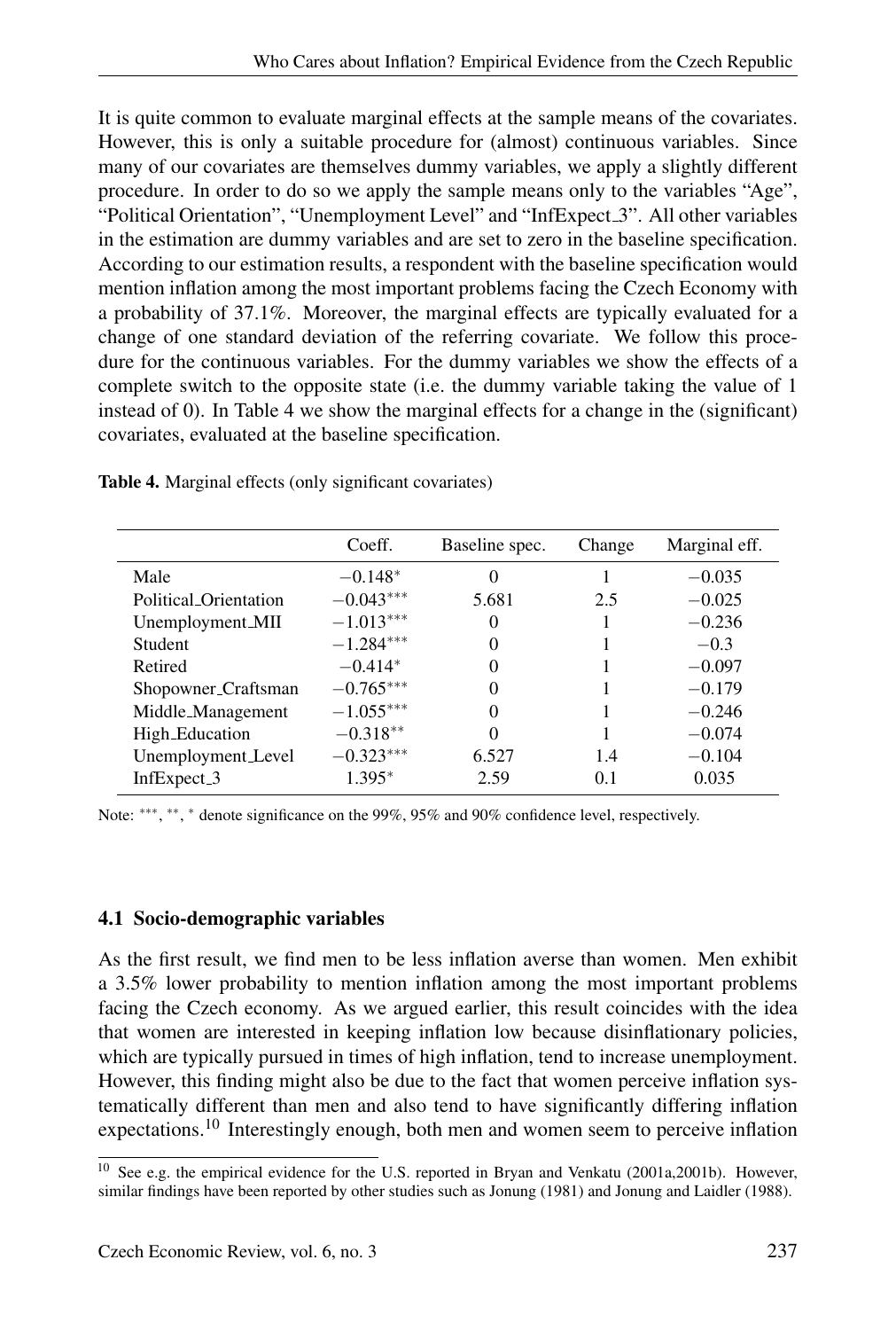to be higher than the official CPI inflation. However, on average women report much higher perceived inflation than men. Similarly, women reveal systematically higher inflation expectations. While the reasons explaining these patterns are still quite unclear (see Bryan and Venkatu 2001b) they might explain why women tend to reveal higher degrees of inflation aversion in our sample. Whenever the Czech female respondents perceive higher inflation rates than men it is quite likely that they are also more concerned with inflation than men. The same holds true when in fact the female respondents have higher inflation expectations. However, the available data does not allow us to test this hypothesis empirically.

The age variable turns out to have no significant effect on inflation aversion. However, retired persons show a significantly lower degree of inflation aversion. Thus, we nevertheless find empirical evidence pointing into the direction that elderly people are less concerned with inflation than younger ones.

Bryan and Venkatu (2001a) report married persons to perceive inflation below average and also to exhibit below-average inflation expectations. This is in line with the negative coefficient we find for married respondents. However, this effect is marginally insignificant.

## 4.2 Political orientation

As reported earlier, most previous empirical studies found politically conservative respondents to be more inflation averse. However, in our study of the citizens of the Czech Republic we find the opposite result: respondents claiming to be highly conservative turn out to be significantly less inflation averse than respondents tending to the left political spectrum.<sup>11</sup> Increasing the political orientation variable by one standard deviation towards a higher degree of conservatism (on a 0–10 scale) decreases the probability to reveal inflation aversion by 2.5 percentage points. It is an interesting question what are the possible reasons for this puzzling finding.

As Lewis (2000) and Sikk and Bochsler (2008) argue, the ideological stances of parties in Eastern Europe are not as well-defined as in Western Europe. The exact meaning of the term "political conservatism" is quite obscure for the citizens of the Czech Republic. In the course of time, quite different political positions were associated with conservatism. In ancient times, conservatism was used as a synonym for reactionary 19th century Austrian rulers (Hanley 2009). Since the Czech society lacked a native aristocracy, strong nationalism was absent and religion played only a minor role (compared, for example, to the northern neighbour Poland) the typical basis of conservatism did not exist (Holubec and Rae 2010). As a consequence, no strong conservative political movement evolved. The few conservative political forces diminished after World War II due to the ban of various parties as a consequence of collaboration with the Nazi regime. Throughout communist times, the opponents of the reforms initiated by Dubcek and Gorbachev were referred to as "conservatives" (Hanley 2009). After the collapse of the communist regime, the political left was labelled "conservative" while the right ideologies were judged as modern and progressive (Ho-

 $11$  In his study of the three Baltic transition countries Berlemann (2012) found a similar result.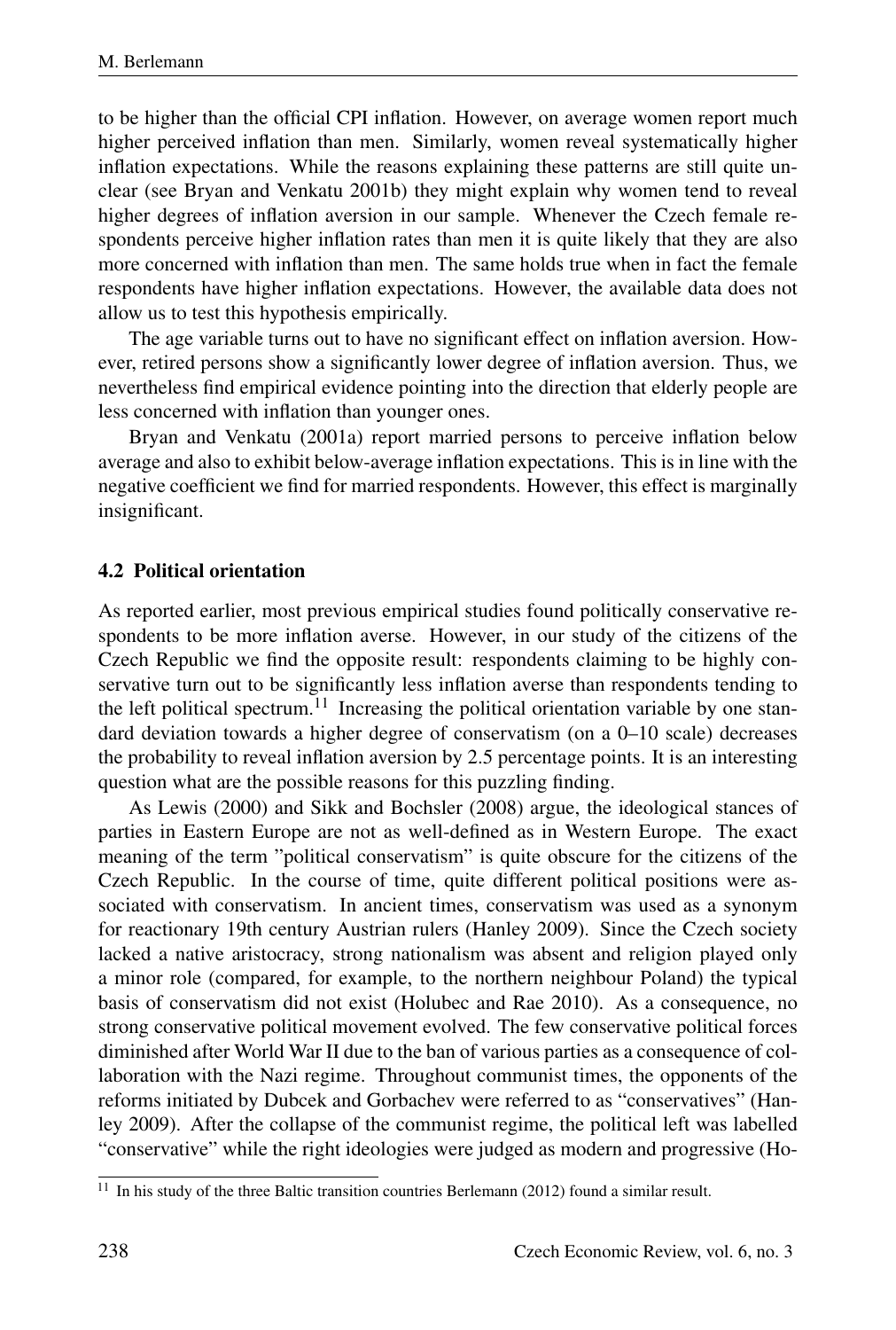lubec and Rae 2010). For many Czech citizens, conservatism was used as a synonym for pro-communist at that time. The evolving Civil Democratic Party promoted an economically highly liberal programme. At the same time, Václav Klaus claimed his party to be conservative. All these developments likely contributed to a quite obscure meaning of the term "conservatism". One might thus suspect that the Czech respondents to the Eurobarometer Survey do not have weighting factors on the goals of stable prices and high employment in mind when self-reporting on their personal political orientation. It is thus not too surprising that conservatism has a quite different meaning in the Czech Republic and we thus find a reverse relation between political orientation and inflation aversion.

Interestingly enough, we find a highly significant negative effect of unemployment aversion on inflation aversion. Respondents ranking unemployment among the two most important issues facing the country show are less likely stating inflation to be among the most important issues at the same time. Compared to the baseline specification, revealed unemployment aversion decreases the likelihood to exhibit inflation aversion by 23.6%. This finding is in line with previous empirical findings.

## 4.3 Education

In line with the earlier discussed hypothesis the highly educated respondents in the Czech Republic turn out to be significantly less inflation averse than the less educated. The probability of highly educated individuals to reveal inflation aversion is 7.4% lower than in the baseline-specification. Moreover, even students (marginal effect: −30.0%) exhibit significantly lower degrees of inflation aversion than non-students. We thus find relatively strong empirical evidence in favor of the hypothesis that higher levels of education decrease inflation aversion

## 4.4 Income

Our estimation results deliver little empirical evidence in favour of the hypothesis that income plays a systematic role in determining inflation aversion. We find almost no systematic differences between people having job with typically differing incomes. Our peer group consists of people which are concerned housekeeping & shopping, farmers and fishermen. Only two occupations from the medium income group, middle management  $(-24.6\%)$  and shop-owners and craftsmen  $(-24.6\%)$  turn out to be significantly different from the peer-group. However, neither do members of typical high income occupations like professionals, top managers or business owners differ significantly from the peer-group nor do those of occupations with typically low incomes such as unskilled workers. And even the unemployed show no significantly different pattern.

Altogether, we might conclude that we do find little evidence in favor of income as an important determinant of inflation aversion in the Czech Republic. However, since we have no direct measure of income and none of wealth, this evidence should be interpreted with caution.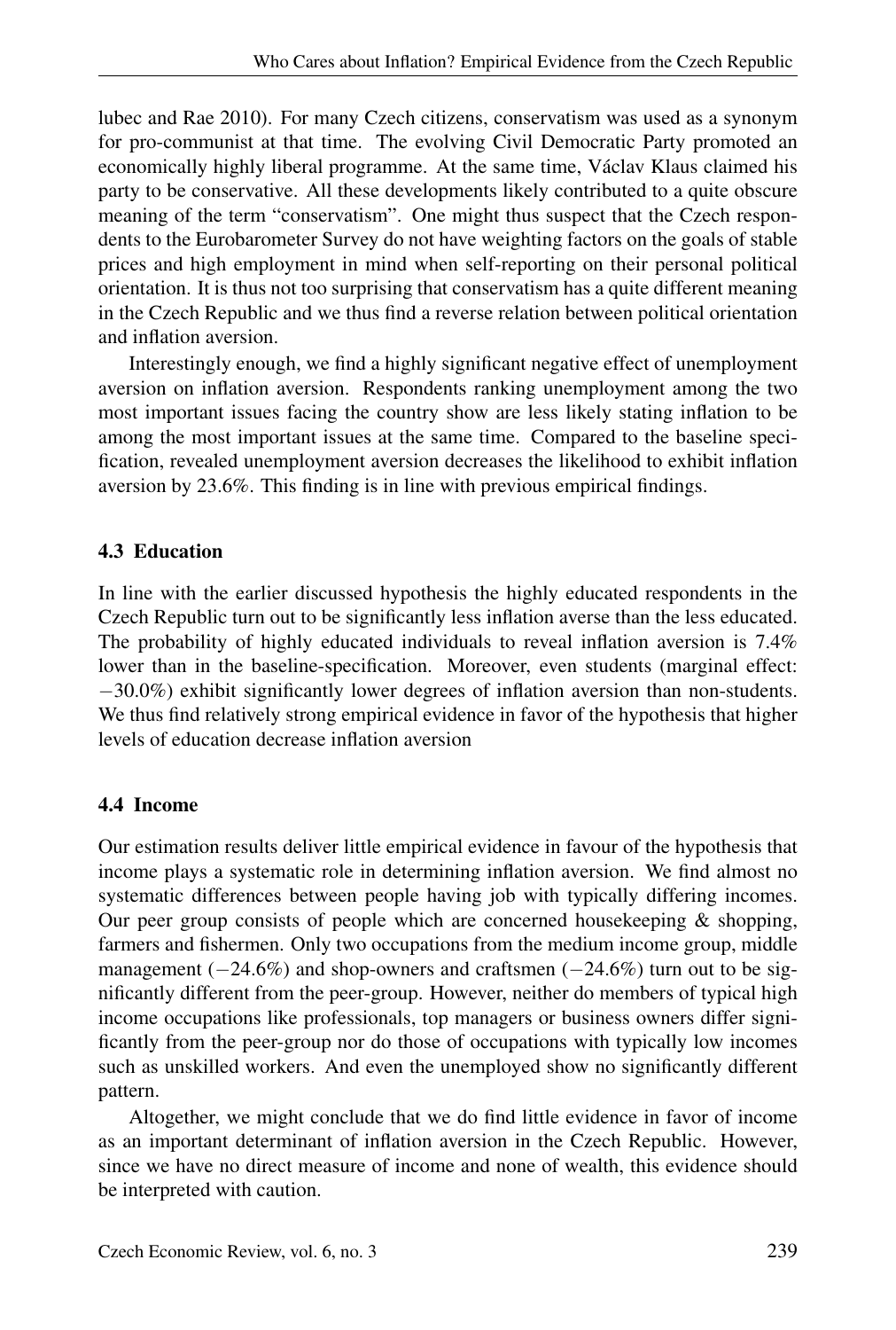## 4.5 Macroeconomic situation

Since most earlier studies worked with pure cross section data, there has yet been little research on the question how inflation aversion is connected with the macroeconomic development. Our findings indicate that the macroeconomic environment plays a significant role in determining inflation aversion.

As discussed earlier, current inflation is without direct effect on inflation aversion. However, medium-term (3-year-ahead) inflation expectations turn out to be significantly related to revealed inflation aversion. A rise of inflation expectations by one standard deviation increases the probability of a respondent to mention inflation among the most important problems by 3.5%.

At the same time, inflation aversion turns out to be negatively correlated with the level of unemployment. High unemployment rates seem to go along with low degrees of inflation aversion. It thus seems that the public shifts its primary interest towards increasing employment in times of high unemployment. An increase of unemployment of one standard deviation leads is associated with a decrease of inflation aversion of  $10.4\%$ 

## 5. Conclusions

In our empirical study of the determinants of individual inflation aversion among the Czech citizens we have identified a number of significant factors such as gender, retirement status, political orientation, education and the macroeconomic environment.

One might assume that the role most of these factors play in determining inflation aversion are quite stable since they typically result from culture, historical experiences and social values. If at all, these underlying factors typically change only very slowly in the course of time. Thus, the observable variations in the number of citizens over the years primarily must primarily be the result of changes in the values of the covariates themselves. However, even many of the covariates are quite stable in the course of time. The share of male respondents as well as the one of retired persons, students, highly educated individuals, shop-owners and employees in middle management remained almost constant over the years in the Eurobarometer survey and so it likely does in the whole population. Thus, the remaining factors have to account for the observable variability of inflation aversion over the sample period. While political orientation is surely subject to some variation at least in the medium term and thus might play a role herein, the most obvious factor explaining the fluctuation of aggregate inflation aversion is the development of the macroeconomy.

In democratic states, politicians in general have to take the preferences of the voters into account. From macroeconomic theory it is well-known that the government's weighting parameters of macroeconomic goals such as fighting inflation and unemployment play a decisive role in determining the macroeconomic outcome.<sup>12</sup> Whenever the voters' and thus the government's preferences are subject to changes in the

<sup>&</sup>lt;sup>12</sup> As an example one might refer to the game-theoretic models of monetary policy in the tradition of Barro and Gordon (1983).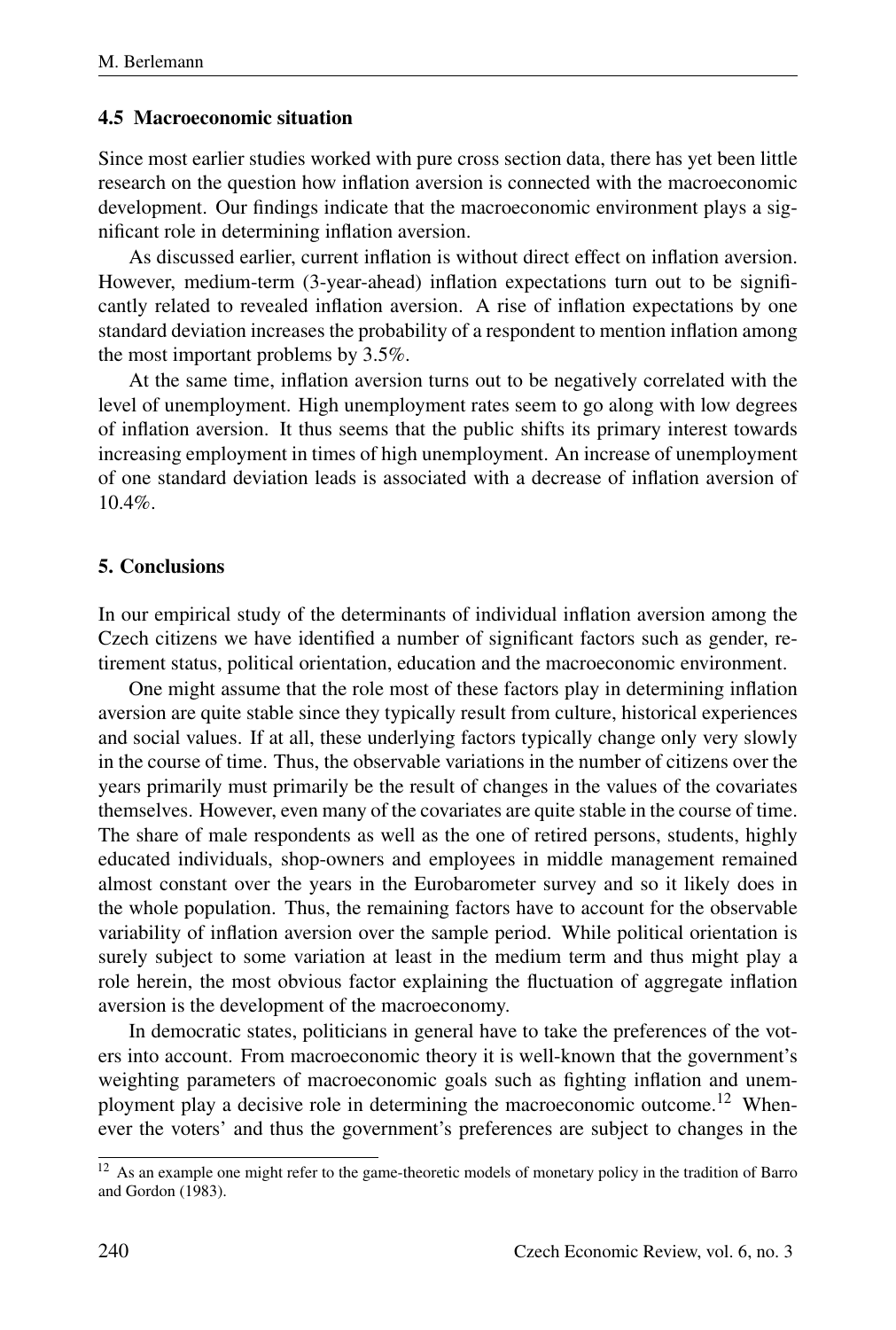course of time, this likely leads to welfare-decreasing policy cycles.<sup>13</sup> Against the background of our empirical findings, the decision of the Czech Republic to install an independent central bank which is primarily concerned with price stability seems to be an adequate institutional strategy to prevent these cycles from occurring.

Acknowledgment I thank two anonymous referees for helpful comments on an earlier version of the paper.

## **References**

Attanasio, O., Guiso, L. and Japelli, T. (2002). The Demand for Money, Financial Innovation, and the Welfare Cost of Inflation: An Analysis with Household Data. *Journal of Political Economy*, 110(2), 317–351.

Barro, R. J. (1995). Inflation and Economic Growth. *Bank of England Quarterly Bulletin*, 35, 166–176.

Barro, R. J. and Gordon, D. B. (1983). Rules, Discretion and Reputation in a Model of Monetary Policy. *Journal of Monetary Economics*, 12(1), 101–121.

Berlemann, M. (2011). ECB Presidency and Inflation Aversion among the Citizens of European Countries: An Empirical Assessment. *CESifo Forum*, 12(2), 88–92.

Berlemann, M. (2012). The Roots of Inflation Aversion. Empirical Evidence from the Baltic Countries. Unpublished manuscript, Hamburg, Helmut-Schmidt-University Hamburg.

Berlemann, M. and Schneider, A. (2011). Monetary Policy and Central Bank Independence under Endogenous Preferences. Unpublished manuscript, Hamburg, Helmut-Schmidt-University Hamburg.

Braunstein, E. and Heintz, J. (2008). Gender Bias and Central Bank Policy: Employment and Inflation Reduction. *International Review of Applied Economics*, 22(2), 173–186.

Briault, C. B. (1995). The Costs of Inflation. *Bank of England Quarterly Review*, 35(1), 33–45.

Bryan, M. F. and Venkatu, G. (2001a). The Demographics of Inflation Opinion Surveys. Cleveland OH, Federal Reserve Bank of Cleveland, Economic Commentary, October.

Bryan, M. F. and Venkatu, G. (2001b). The Curiously Different Inflation Perspectives of Men and Women. Cleveland OH, Federal Reserve Bank of Cleveland Economic Commentary, November.

Chamberlain, G. (1980). Analysis of Covariance with Qualitative Data. *Review of Economics and Statistics*, 47, 225–38.

<sup>&</sup>lt;sup>13</sup> For a theoretical underpinning of this line of argument, see Berlemann and Schneider (2011).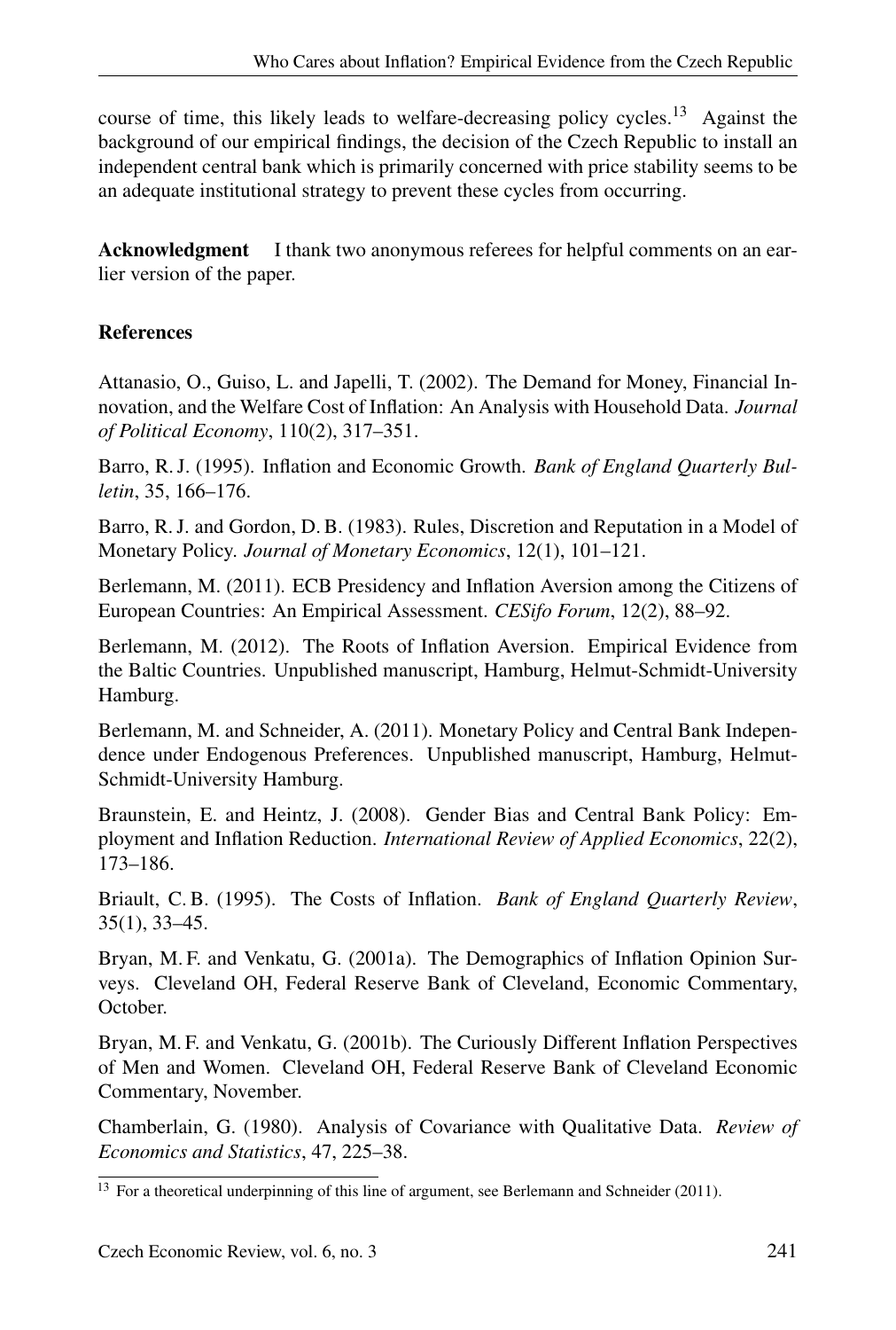Commander, S. (1992). Inflation and the Transition to a Market Economy: An Overview. *World Bank Economic Review*, 6(1), 3–12.

DiTella, R., MacCulloch, R. J. and Oswald, A. J. (2001). Preferences over Inflation and Unemployment: Evidence from Surveys of Happiness. *American Economic Review*, 91(1), 335–341.

Drabek, Z., Janacek, K. and Tuma, Z. (1993). Inflation in Czechoslovakia 1985–91. Washington, World Bank, Working Paper No. 1135.

Dyba, K. and Svejnar, J. (1991). Czechoslovakia: Recent Economic Developments and Prospects. *American Economic Review*, 81(2), 185–190.

Easterley, W. and Fischer, S. (2001). Inflation and the Poor. *Journal of Money, Credit & Banking*, 33(2), 160–178.

Edey, M. (1994). Costs and Benefits of Moving from Low Inflation to Price Stability. Paris, OECD, OECD Economic Studies No. 23.

Ferrer-i Carbonell, A. and Frijters, P. (2004). How Important is Methodology for the Estimates of the Determinants of Happiness? *Economic Journal*, 114, 641–59.

Fischer, S. and Huizinga, J. (1982). Inflation, Unemployment, and Public Opinion Polls. *Journal of Money, Credit & Banking*, 14, 1–19.

Grimes, A. (1991). The Effects of Inflation on Growth. *Weltwirtschaftliches Archiv*, 127, 631–644.

Hanley, S. (2009). *Conservative Sensibilities in Czech Politics before and after 1989*. Prague, Heinrich Böll Stiftung Prague.

Hayo, B. (1998). Inflation Culture, Central Bank Independence and Price Stability. *European Journal of Political Economy*, 14, 241–263.

Hibbs, D. (1977). Political Parties and Macroeconomic Policy. *American Political Science Review*, 71(4), 1467–1487.

Holubec, S. and Rae, G. (2010). A Conservative Convergence? The Differences and Similarities of the Conservative Right in the Czech Republic and Poland. *Contemporary Politics*, 16(2), 189–207.

Jayadev, A. (2006). Differing Preferences between Anti-Inflation and Anti-Unemployment Policy among the Rich and the Poor. *Economics Letters*, 91, 67–71.

Jonung, L. (1981). Perceived and Expected Rates of Inflation in Sweden. *American Economic Review*, 71(5), 961–968.

Jonung, L. and Laidler, D. E. (1988). Are Perceptions of Inflation Rational? *American Economic Review*, 78(5), 1080–1087.

Kormendi, R. C. and Meguire, P. G. (1985). Macroeconomic Determinants of Growth. *Journal of Monetary Economics*, 16, 141–163.

van Lelyveld, I. (1999). Inflation or Unemployment? Who cares? *European Journal of Political Economy*, 15(3), 463–484.